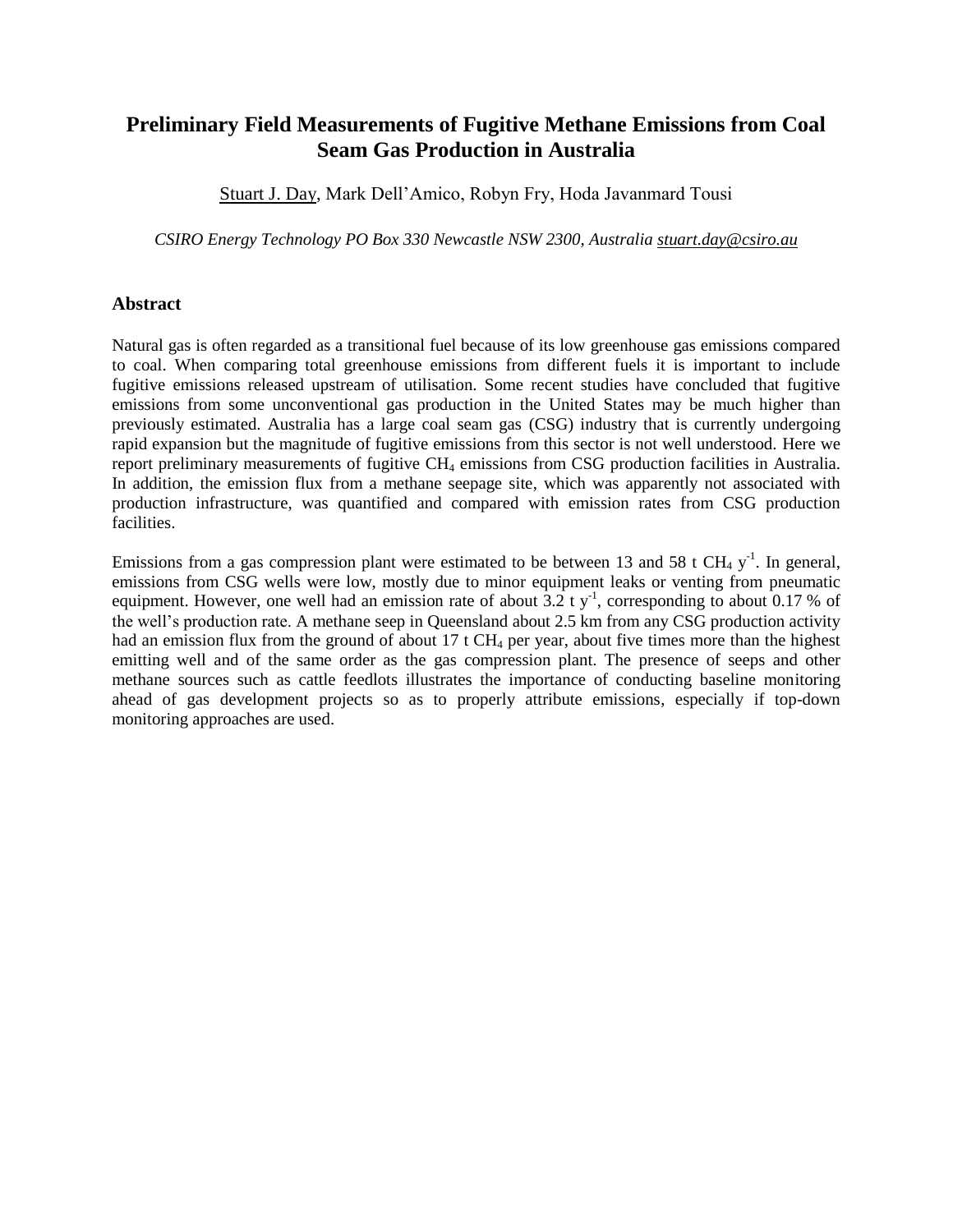### **Introduction**

Natural gas is widely regarded as a 'transitional' fuel to a lower carbon economy because of its low greenhouse gas emissions compared to other fossil fuels. Direct  $CO<sub>2</sub>$  emissions from electricity generated with natural gas may be less than half those from subcritical coal-fired power plants. Because of its perceived greenhouse benefits and increasing worldwide demand for energy more generally, gas production has increased markedly over the past decade, especially with the development of unconventional resources such as coalbed methane (or coal seam gas as it is known in Australia), shale gas and tight gas. In Australia coal seam gas (CSG) production has undergone rapid growth in recent years and currently accounts for a considerable proportion of domestic gas consumption. Further production capacity is being developed to supply three export LNG plants currently under construction in Queensland, which are expected to be brought on line within the next few years.

Although combustion emissions from natural gas are generally lower than other fuels, it is important when comparing greenhouse intensities to consider all sources of emissions, especially fugitive releases of methane from production and processing, since methane has a much higher global warming potential than CO2. Globally, fugitive emissions are substantial with emissions from the oil and gas industries estimated to be 1600 Mt CO<sub>2</sub>-e per annum and about 580 Mt CO<sub>2</sub>-e from coal mining [1]. Fugitive emissions in Australia are estimated to account for 41 Mt  $CO<sub>2</sub>$ -e or 7.5 % of the nation's total greenhouse gas inventory [2].

The Australian CSG industry is relatively new and at present, there are very few quantitative data on the magnitude of fugitive emissions from the sector [3, 4]. The U.S. unconventional gas industry is more mature but recently, it has been suggested that fugitive emissions from unconventional gas production are much higher than previously estimated. Howarth et al. [5] reported that up to almost 8 % of the gas produced in shale gas operations is released as fugitive emissions, largely as a result of gas entrained with fluid flow-back from hydraulic fracturing operations. They further suggested that this level of fugitive emissions would eliminate any greenhouse advantage of gas over coal and may even be worse. This conclusion has been questioned, however, with other researchers arguing that current industry mitigation practices result in much lower emissions [6, 7]. A subsequent study of emissions from a tight gas field in Colorado reported emissions ranging from 1.7 to 7.7 % of production [8]. The upper estimate is consistent with Howarth et al., however, the wide range of the estimates reported illustrates the inherent level of uncertainty in current emission inventories.

In Australia there are essentially no publicly available data on the magnitude of emissions from the CSG industry. Reported estimates range from 0.1 % [9] to 4.4 % [10] of production but these are not based on measurements so are subject to high uncertainty. The higher estimate is based on U.S. shale gas data but it is not clear if this is a valid comparison since there are significant differences between CSG and shale gas production. In particular, fewer Australian CSG wells have been treated by hydraulic fracturing. Given the size of the Australian CSG industry and its likely growth, there is a need to develop a more reliable estimate of fugitive emissions from production and processing facilities.

Here we report preliminary results of a study currently underway to measure emissions at CSG production facilities within Australia. A series of measurements were made in two CSG production fields in Australia including at a number of individual well sites. In addition, we report some results for an area where methane was found to be seeping from the ground but was not obviously associated with CSG production activity.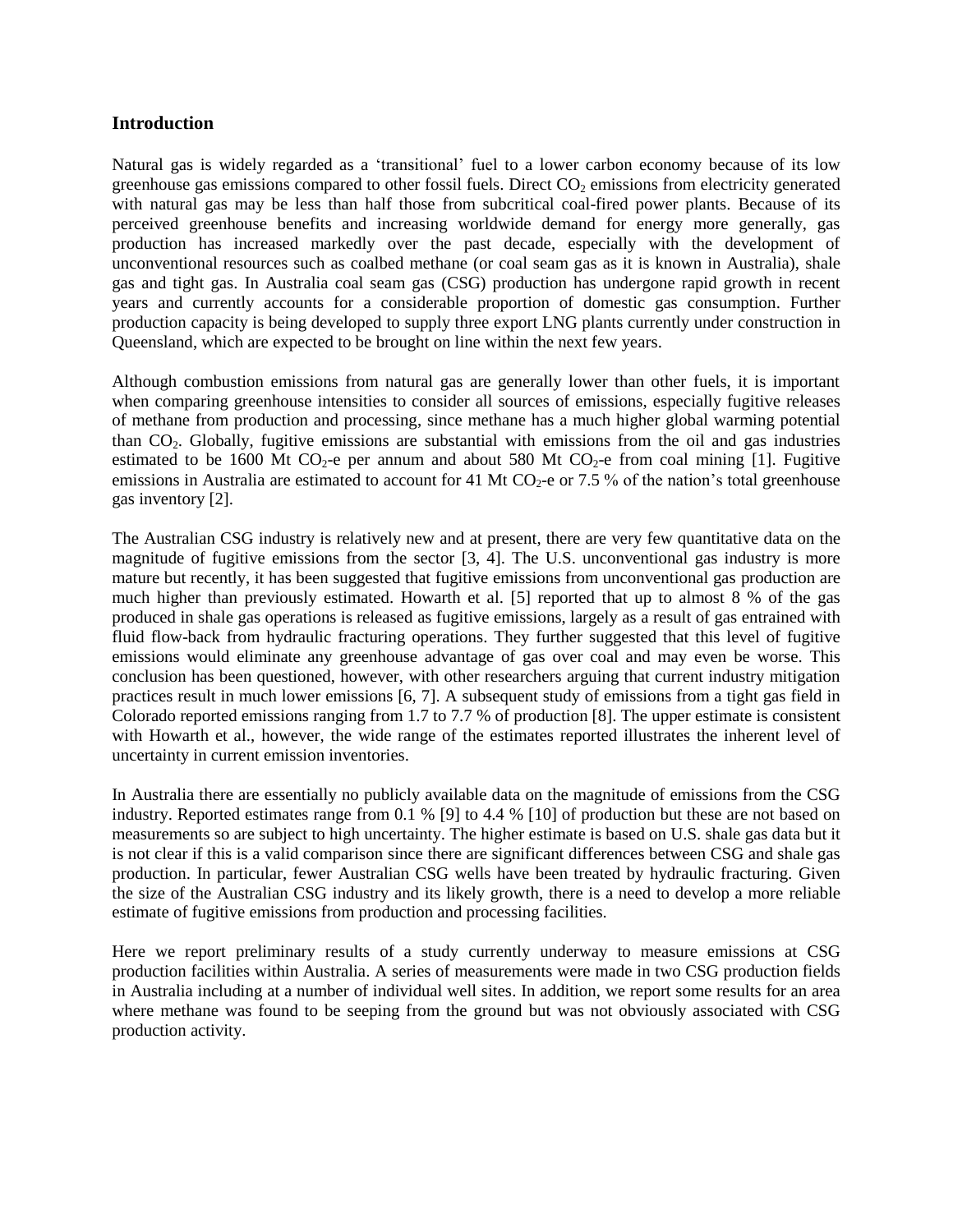#### **Experimental**

Measurements were made across two CSG production areas in eastern Australia (designated here as Region 1 and Region 2). Initial surveys of ambient  $CH_4$  concentration were made using a 4WD vehicle fitted with a CH<sup>4</sup> analyser to measure ambient CH<sup>4</sup> concentrations in the vicinity of CSG operations and also in areas well away from CSG production sites to establish baseline levels. In addition to mobile surveys, more detailed measurements to determine  $CH_4$  emission flux were made at selected well pads and in areas where there were no CSG operations. The measurement methods used at these locations are described below.

#### *Downwind traverses*

For these experiments in Region 1, the vehicle was driven up to 300 m downwind of production wells or other infrastructure. Measurements made at individual wells in Region 2, however, were made within about 15 to 50 m of each well. The concentration of  $CH<sub>4</sub>$  approximately 1 m above the ground was continuously measured using the CH<sup>4</sup> analyser while the position of the vehicle was recorded with a GPS receiver. Wind speed and direction were measured with a sonic anemometer (Climatronics Sonimometer) fitted to the roof of the vehicle.

Analyses were made using a Picarro Model 2301 Cavity Ring-down  $CH_4/CO_2/H_2O$  analyser. The resolution of this instrument is  $< 1$  ppby and has very low drift characteristics [11] so that very small CH<sub>4</sub> perturbations can be reliably detected against the background concentration. The analyser was calibrated against a reference air sample containing 1.732 ppm CH<sup>4</sup> prepared by the CSIRO Marine and Atmospheric Research GASLAB  $[12]$ , and a 10.8 ppm CH<sub>4</sub> in air standard gas mixture (BOC Gases, Australia).

For calculating emission rates, the horizontal width of the plume was determined by noting the region of elevated methane concentration within the plume. Because the height of the plume could not be measured directly, its vertical extent was estimated by reference to the Pasquill-Gifford curves of  $\sigma_z$  (i.e. the standard deviation of the distribution of  $CH<sub>4</sub>$  concentration in the vertical direction) as a function of downwind distance for given atmospheric turbulence conditions [13]. Since in a Gaussian distribution more than 99 % of the observations are within three standard deviations of the mean (or the maximum concentration at the centre line of the plume), the plume height was taken to be  $3\sigma_z$ . The concentration of CH4, *c*, within the plume was assumed to decrease from the maximum measured concentration with height and across its width according to a Gaussian distribution to yield the concentration profile across the traverse plane. The average emission flux, *Q*, over the traverse period was estimated by integrating the concentration profile of the plume in both the horizontal (*y*) and vertical (*z*) directions and multiplying by the average wind velocity, *u* (Equation 1).

$$
Q = u \int_{-y}^{y} \int_{0}^{z} c(y, z) dy dz
$$

#### Equation 1

#### *Flux chamber measurements*

Emissions from the ground surface were made at locations close to well pads but also in other locations away from production sites to gauge natural methane emissions. Measurements were made using a plastic cylindrical chamber 37.5 cm in diameter and 40 cm high with a total volume of about 45 L and an area of coverage of  $0.11 \text{ m}^2$ . The chamber was placed on the ground and the methane concentration within the chamber measured over several minutes. A small solar-powered fan inside the chamber ensured that the sample was well mixed during the measurement period. Emission flux was calculated according to Equation 2.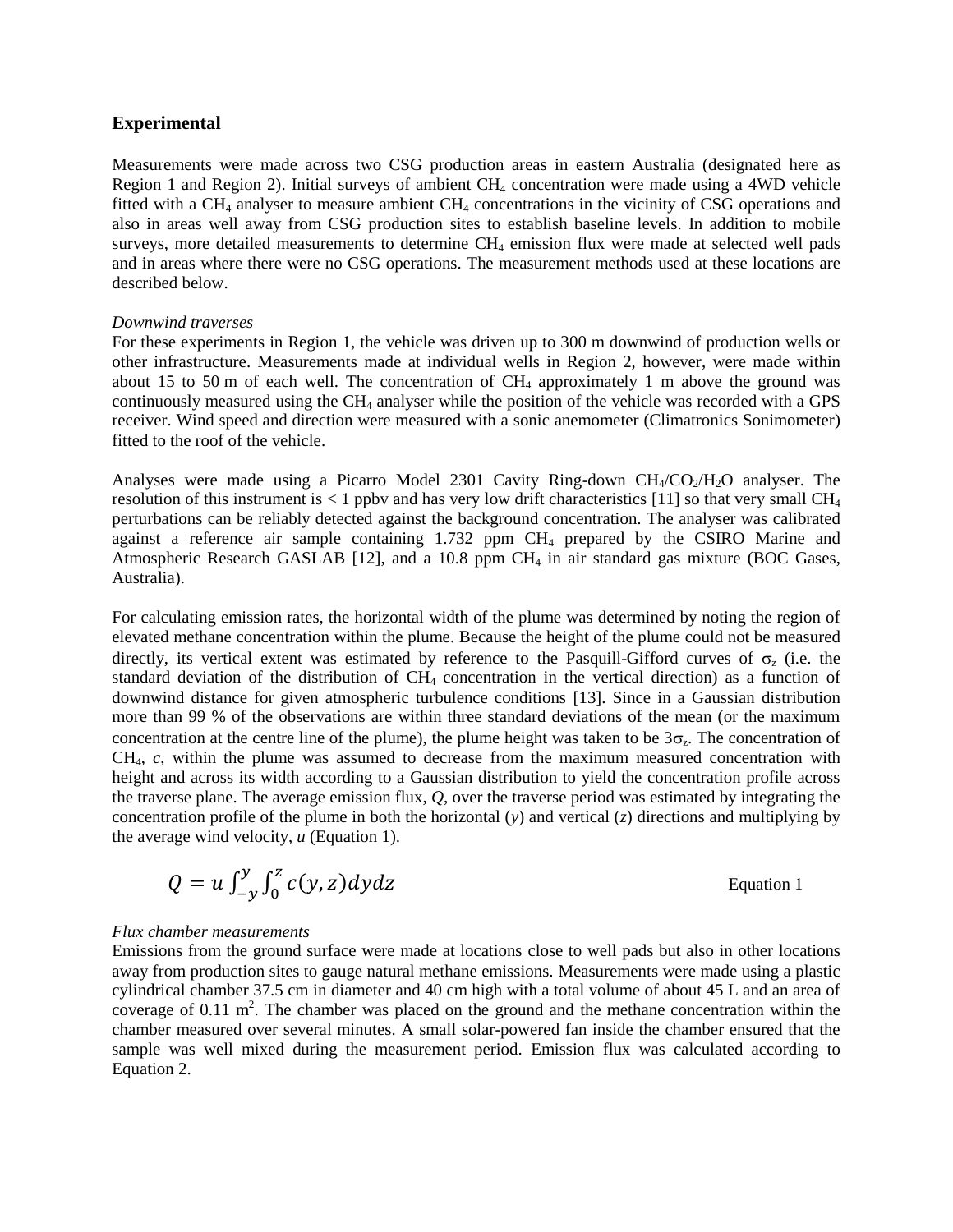$$
F = \frac{dC}{dt} \times \frac{V_c}{A}
$$
 Equation 2

where  $dC/dt$  is the initial rate of increase in concentration,  $V_c$  is the volume of the chamber and A is the area covered by the chamber.

#### *Quantification of equipment leak rates*

At a number of well pads, leakage rates were measured from individual pieces of equipment such as separators, wellheads and pipework. Initial screening of equipment was made by measuring the ambient CH<sup>4</sup> concentration within about 50 mm of potential leak points such as flanges, valves, instrumentation sensors etc. Where elevated levels were found, the leaking item was enclosed with a plastic sleeve or other suitable container. A vacuum pump was connected to the sleeve to draw air across the leaking component at a flow rate of between 1 and 5 L min<sup>-1</sup>. In cases where the leak rate resulted in CH<sub>4</sub> concentrations outside the range of the analyser, an alternative technique was used. Here air was pumped into the enclosure at a known rate up to  $20$  L min<sup>-1</sup> and the concentration in the exhaust air measured in the same manner as described above. In both cases, the concentration in the air stream and flow rate yielded the emission rate from the leak. Although this method can provide accurate quantitative measurements of leak rates it is relatively slow and sometimes impractical when access to equipment is restricted.

#### **Results and Discussion**

#### *Controlled Release Experiments*

To check the level of uncertainty associated with the plume traversing results, we performed a number of experiments where CH<sup>4</sup> was released from a cylinder of compressed gas at a known rate while traverses were made downwind of the source. Measurements were made at a site near the CSIRO laboratories in Newcastle where there were no other sources of methane present. To simulate field conditions, traverses were made between 15 and 50 m downwind of the controlled release point. Each experiment comprised at least six individual traverses across the plume from which an average maximum concentration and plume width were determined. The plume height was calculated from the  $\sigma_z$  estimates as described above but since  $\sigma_z$  is affected by atmospheric stability, the choice of the stability class can introduce another level of uncertainty. To gauge this effect, emissions for each experiment were calculated for both Pasquill-Gifford Class B (moderately unstable) and Class C (slightly unstable) atmospheric conditions (Table 1). However, because the downwind distances in these experiments were small, there is only a minor difference between the flux estimates for the two classes.

The results of the traverse experiments are summarised in Table 1 where the actual release rate of methane is compared to the average emission rate determined by traversing through the plume.

| Downwind<br>Distance (m) | Wind Speed<br>$(m s^{-1})$ | <b>Actual Release</b><br>Rate $(mg s^{-1})$ | <b>Average Measured Flux</b><br>$(mg s^{-1})$ |         |
|--------------------------|----------------------------|---------------------------------------------|-----------------------------------------------|---------|
|                          |                            |                                             | Class B                                       | Class C |
| 50                       | 5.1                        | 58.0                                        | 72.8                                          | 66.1    |
| 20                       | 4.1                        | 12.6                                        | 11.8                                          | 11.7    |
| 30                       | 4.1                        | 11.5                                        | 11.9                                          | 11.3    |
| 15                       | 4.4                        | 11.6                                        | 77                                            | 7.2     |
| 30                       |                            | 11 6                                        | 6.4                                           | 69      |

*Table 1. Summary of emission fluxes determined during controlled methane release experiments*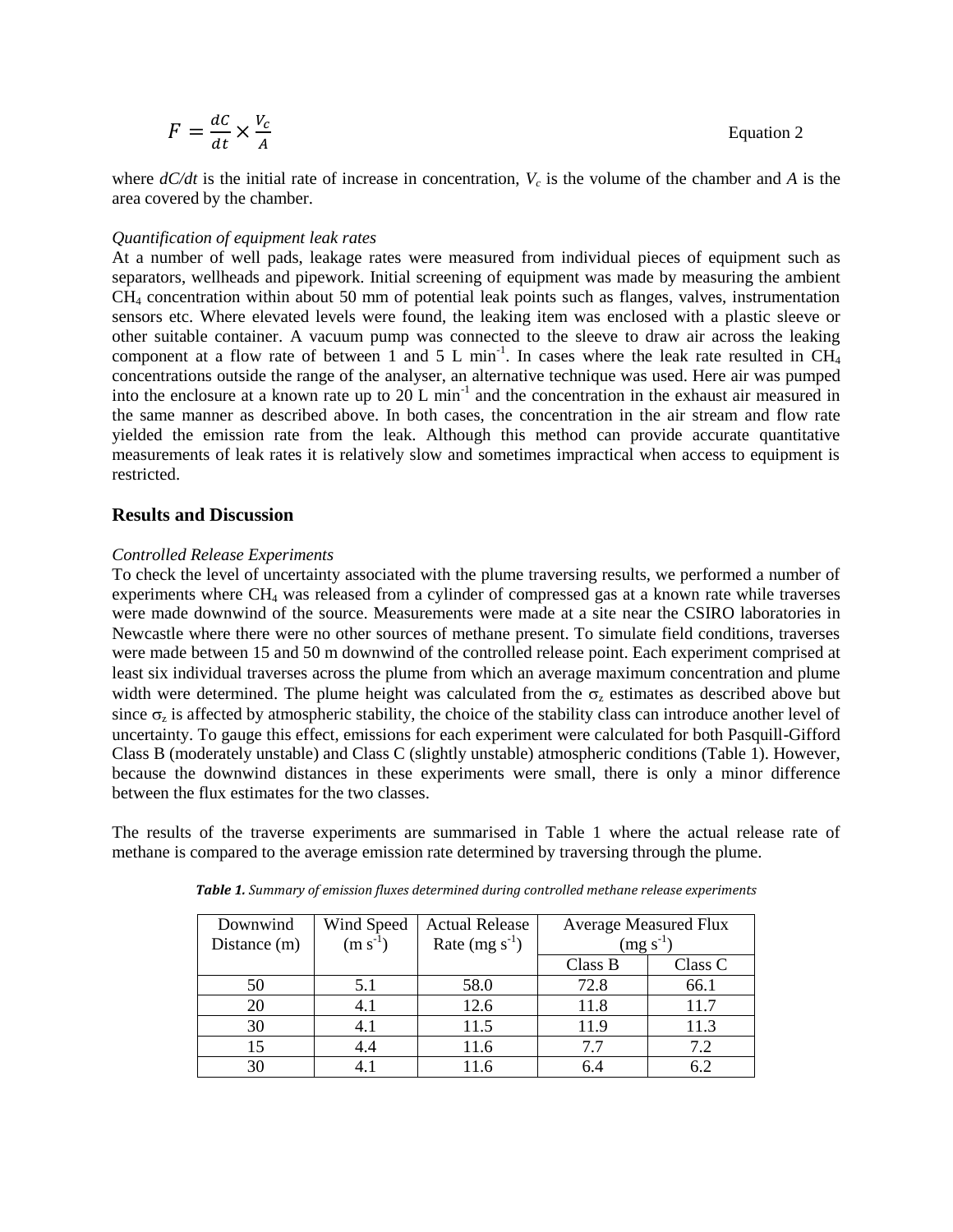While there is significant variability between the actual and measured fluxes, the range is broadly consistent with a previous study of controlled releases of  $CH<sub>4</sub>$  [14]. In all our controlled release experiments the measured emission rate was within about 50 % of the actual rate.

#### *Emissions from Production Facilities*

Ground level surveys were conducted by driving the vehicle through CSG production fields. In the Region 1 gas field, a route of approximately 300 km was driven over two consecutive days in January 2013. In general, ambient methane concentrations measured over most of the areas surveyed were close to 1.75 ppm, which is within the range of typical ambient background  $CH<sub>4</sub>$  concentrations but there were a number of locations where elevated methane concentrations were detected. At one location, methane levels up to 5 ppm were detected near cattle grazing on the road verge. Slightly elevated methane concentrations were also measured in some locations close to CSG operations. One of these locations was near a large gas processing plant where a plume about 200 m wide with a maximum CH<sub>4</sub> concentration of 2.0 ppm was measured (Figure 1). The average wind speed at the time of the traverse was  $\sim$ 1.5 m s<sup>-1</sup>. Assuming that  $\sigma_z$  was approximately 15 m gives a plume height of 45 m so the emission flux from this facility was estimated to be about 0.4 g s<sup>-1</sup> or about 13 t y<sup>-1</sup>. However, these measurements were made under very unstable atmospheric conditions so the estimate of the plume height is very uncertain. Using a more conservative estimate where the plume was assumed to have a semicircular section with a height of 100 m and an average CH<sup>4</sup> concentration enhancement of 0.125 ppm (i.e. half the peak maximum) across the entire plume section resulted in an annual CH<sub>4</sub> emission of about 58 t  $y^{-1}$ .



*Figure 1. A plot of CH<sup>4</sup> concentration measured during a mobile survey indicating a plume downwind of a gas compression plant in Region 1 (note that the image is several years old and shows the plant under construction; the plant is now operational). The background CH<sup>4</sup> concentration was 1.75 ppm; the peak concentration was 2.0 ppm.*

Although the estimate of emissions from this plant has a high level of uncertainty, it does provide some sense of the scale for comparison with other methane emission sources. For example, a study of a feedlot located close to this gas plant and with 13,800 head of cattle, found that  $CH_4$  emissions were 166 g  $CH_4$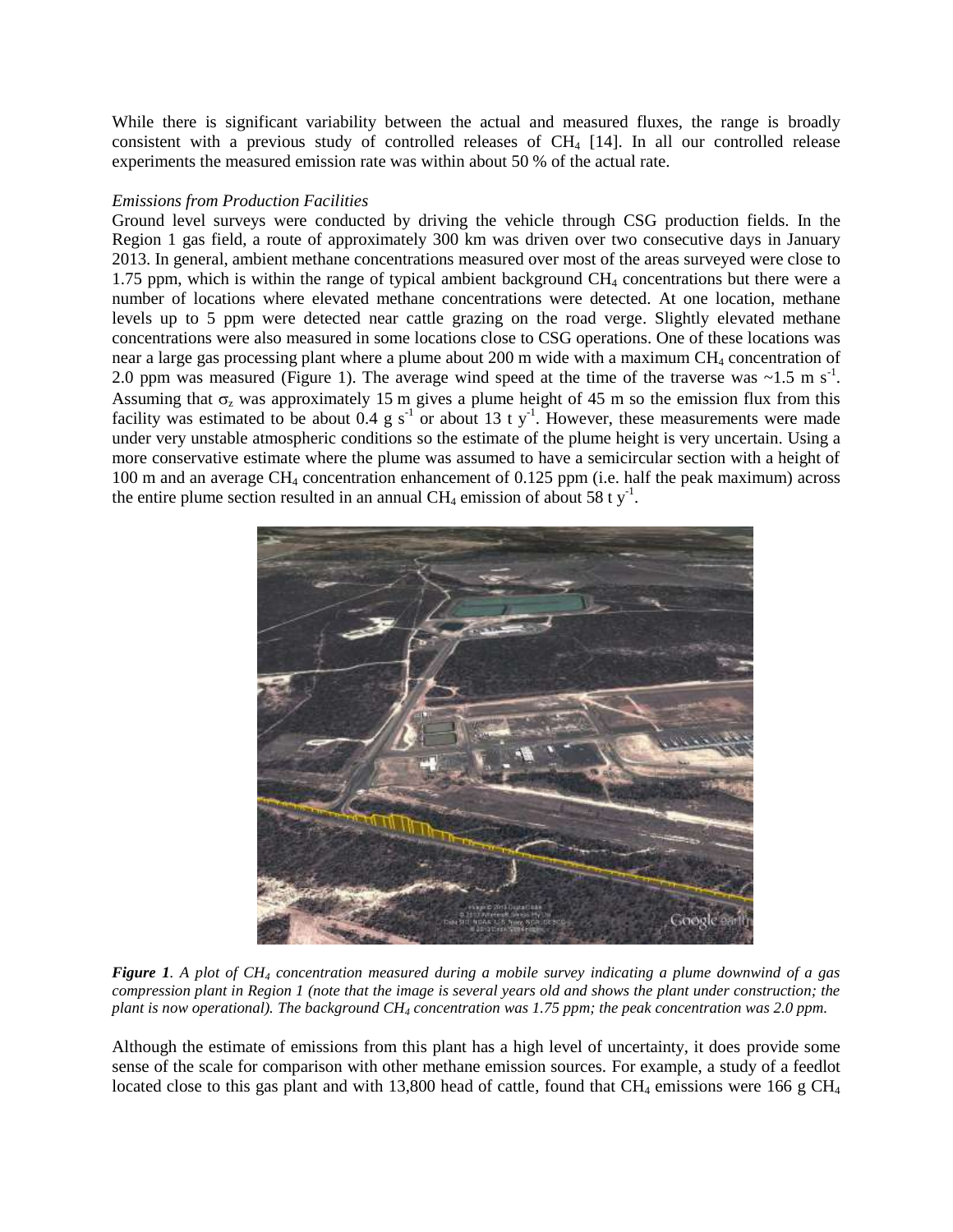per animal per day [15]. This is equivalent to an annual emission from the feedlot of more than 800 t  $CH_4$ per annum.

Measurements were also made at two CSG wells close to public roads. At one well it was possible to drive to within about 5 m of the well but no  $CH_4$  above ambient was detected at this site indicating that there were no emissions from the well. The other well was located on private land about 100 m from the closest access. A small CH<sup>4</sup> plume was intersected downwind of the well with a maximum concentration of 1.82 ppm (i.e. 0.07 ppm enhancement above background) and plume width of about 70 m. Again, the wind speed was 1.5 m  $s^{-1}$  which yielded an emission rate of around 13 mg s<sup>-1</sup> or about 0.4 t y<sup>-1</sup> although like the estimate for the gas plant, this value is subject to considerable uncertainty.

More detailed surveys were made during April 2013 on six wells in Region 2 where access to each site had been provided by the company that operated the wells. At these sites, plume traverses were made within about 50 m of each well so that plume disturbances such as trees and structures were avoided. Like the controlled release experiments, multiple traverses were made at each site, (usually between 3 and 10), which were then combined to yield an average plume transect representing an approximately 15-minute period. The plume CH<sup>4</sup> concentration and wind data were used to calculate the emissions flux using the method described above.

Figure 2 shows an example of the traverse data where downwind CH<sup>4</sup> concentration is plotted as a function of distance across the plume for three traverses made at the R2-5 well site. In this example the plume was approximately 10-15 m wide and ranged in concentration from background  $(\sim 1.78 \text{ ppm CH}_4)$ to a maximum of about  $1.90$  ppm CH<sub>4</sub>.



*Figure 2. Methane concentration as a function of distance across the plume emanating from CSG well No R2-5.*

Table 2 provides a summary of the results for the six Region 2 wells and shows the average downwind  $CH<sub>4</sub>$  enhancement peak (i.e. the background subtracted from the averaged peak maximum), the gas production rate, where known, and the emission flux. For comparison, results for the two Region 1 wells are also shown. In Table 2 we have extrapolated the results to estimate the emission rate per year because emission inventories are frequently reported on an annual basis. However, it is important to note that inferring annual emissions from single results is itself a large source of uncertainty. There may be significant temporal variation in the actual emission profile over the course of a year. For instance, regular maintenance would be expected to detect and repair leaking equipment. Although a suitable set of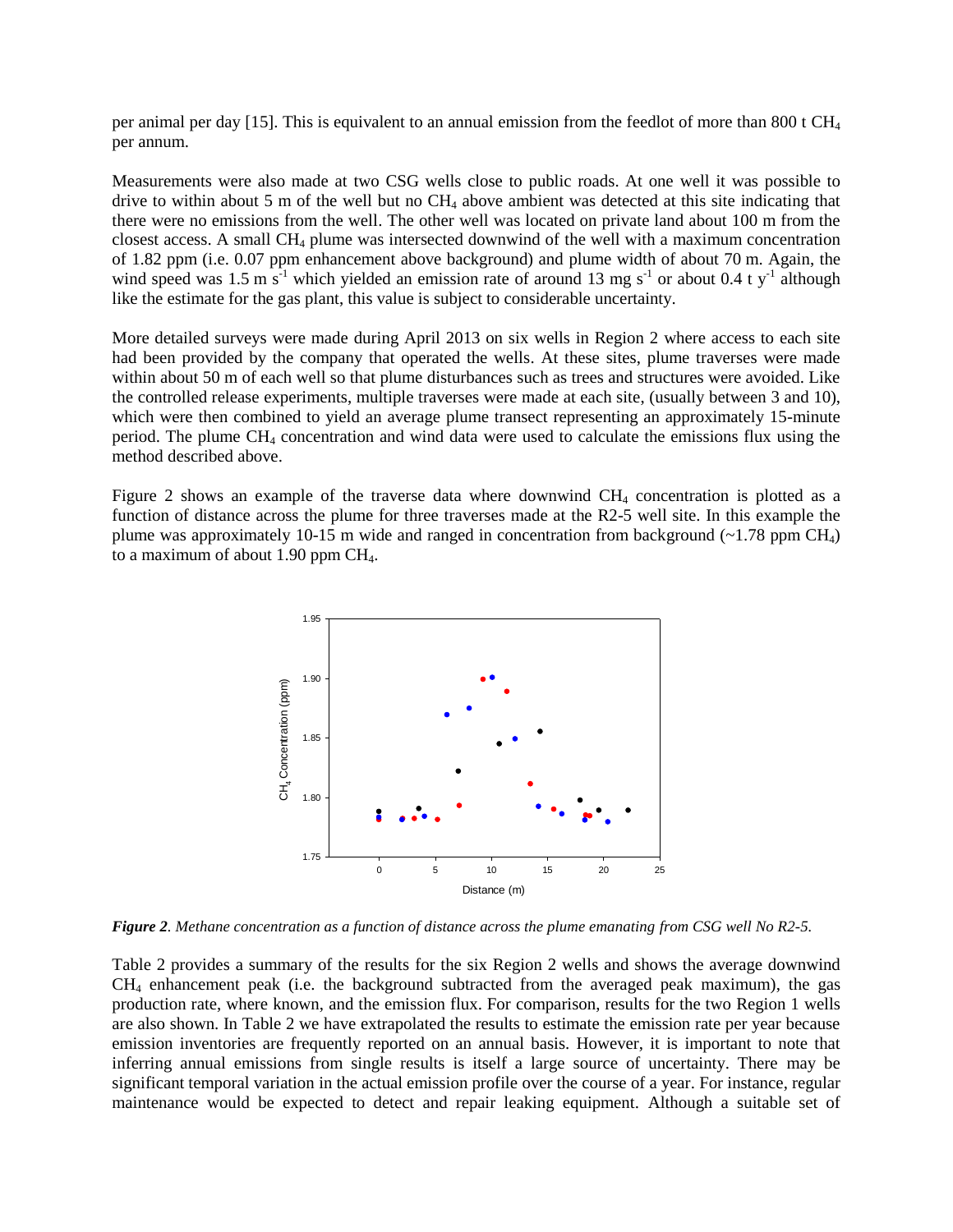measurements made over a longer time would provide an operational average, this is not the case here and substantially more measurements are required to properly define the true annual emission profile from the wells and production facilities.

| Well   | <b>Production Rate</b><br>$(m^3 \, day^{-1})$ | <b>Average Peak</b><br>Downwind CH <sub>4</sub> | <b>Emission</b><br>Rate | <b>Emission</b><br>Rate |
|--------|-----------------------------------------------|-------------------------------------------------|-------------------------|-------------------------|
|        |                                               | <b>Enhancement</b> (ppm)                        | $(mg s-1)$              | $(\text{kg y}^1)$       |
| $R1-1$ | Not Known                                     | 0.07                                            | 13                      | 400                     |
| $R1-2$ | Not Known                                     | 0.00                                            | 0                       | $\theta$                |
| $R2-1$ | 14,900                                        | 0.40                                            | 1.9                     | 60                      |
| $R2-2$ | 13,700                                        | 0.17                                            | 0.4                     | 13                      |
| $R2-3$ | $0$ (workover in progress)                    | 0.02                                            | 0.3                     | 9                       |
|        |                                               | $0.02$ (repeat)                                 | $0.2$ (repeat)          | 6 (repeat)              |
| $R2-4$ | $0$ (suspended)                               | 0.00                                            |                         | $\theta$                |
| $R2-5$ | 1,500                                         | 0.12                                            | 0.7                     | 23                      |
| $R2-6$ | 7,800                                         | 17.6                                            | 88                      | 2,800                   |
|        |                                               | $15.6$ (repeat)                                 | $111$ (repeat)          | $3,600$ (repeat)        |

*Table 2. Summary of emission rates derived from plume traverses for coal seam gas wells in Queensland and NSW*

At the time of the field measurements, only four of the Region 2 wells were producing gas. One (R2-3) was shut down for maintenance while another (R2-4) was suspended and no longer in use. Traverses made at five of the six Region 2 wells registered some level of methane emission although, except for R2- 6, these were very low with methane enhancements substantially less than 0.5 ppm within 20 m of the well pad. We observed no methane emission from the suspended well (R2-4).

When a methane plume was detected, attempts were made to trace the source on the well site. In two instances, (R2-1 and R2-5) methane emissions were found to be from pneumatic devices associated with the emergency shutoff valve on each wellhead. Pressure to these devices was supplied by gas from the well and consequently on each operation, a small amount of CH<sub>4</sub> was vented. The venting rates of the pneumatic devices were measured and found to be approximately 5 L  $h^{-1}$  (0.9 mg s<sup>-1</sup>) at R2-1 and 6.7 L  $h^{-1}$  $(1.2 \text{ mg s}^{-1})$  at R2-5. Very small emissions were also detected from equipment leaks at these two wells; at R2-1 methane was detected leaking from around the seal on the water pump on the well head and on R2- 5, a small leak was found on a pipe fitting. However, these leaks were extremely small with rates at least two orders of magnitude lower than the pneumatic venting. The total leak rates measured on the well pads at R2-1 and R2-5 compare reasonably well with the plume traverses (Table 2), especially given the level of uncertainty associated with atmospheric methods. The results suggest that for these wells, the principal source of fugitive CH<sub>4</sub> was the operation of pneumatic devices.

Two other wells (R2-2 and R2-3) were also found to have equipment leaks but at the time the measurements were made, venting from pneumatic equipment was not contributing to these emissions. In the case of NSW2, methane was leaking from a loose plug on a branch pipe. The leak rate from the fitting was determined to be 0.4 mg s<sup>-1</sup>, which is consistent with the plume traverse  $(0.4 \text{ mg s}^{-1})$ . After the leak was identified, it was repaired by gas company personnel, which eliminated any significant emissions from this well.

At R2-3, a leak was found near the gathering line (i.e. the pipe that carried the gas to a remote compression plant) at the point where it went underground. A series of closely spaced flux chamber measurements over a total area of around  $1 \text{ m}^2$  made at this location confirmed that a small amount of gas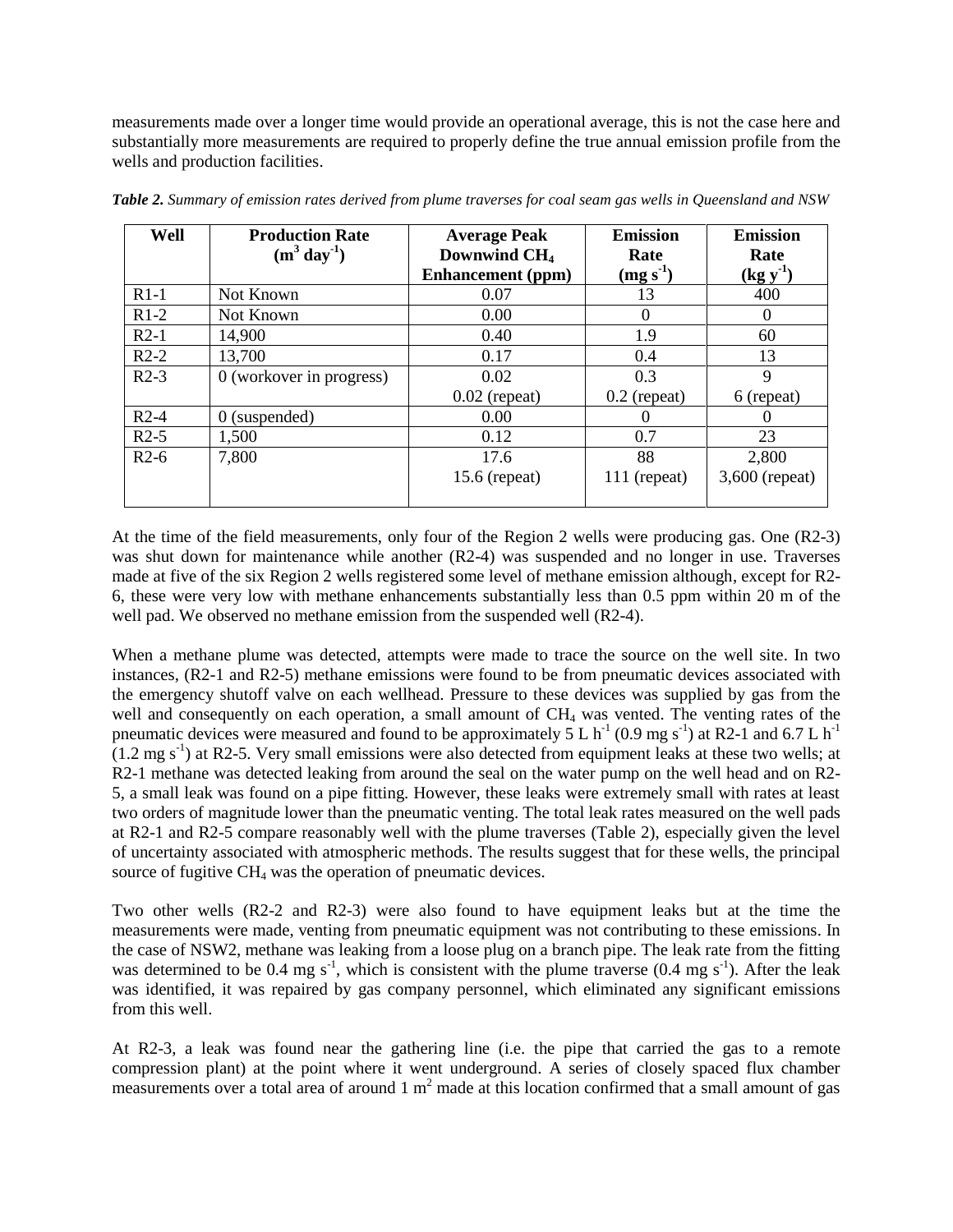was leaking from below the ground surface. However, the measured rate was small at about 0.1 mg  $s^{-1}$ , again in reasonable agreement with the traverse results.

The final well examined (R2-6) had much higher emissions than any of the other wells. Two separate sets of traverses yielded emission rates of 88 and 111 mg s<sup>-1</sup> (average 100 mg s<sup>-1</sup>) or 3.2 t y<sup>-1</sup>. This is more than 50 times greater than the next highest NSW well examined during this study. Two equipment leaks from a valve and a pipe fitting were detected at this well, however, the combined rate of these two leaks accounted for less than  $1 \text{ mg s}^{-1}$  so the bulk of the methane release was from another source. This well was on a pad with three other wells within close proximity, which were not examined in detail during this campaign, so it is possible that some of the observed methane in the plume may have originated from these other wells. Flux chamber measurements on gravel covering a buried gathering line from the four wells on the pad indicated that gas was leaking from below the surface, possibly from a leak within the line. The diffuse nature of the emissions through the gravel, however, meant that we were unable to reliably quantify the leak rate from the source using the small flux chamber.

For all of the wells examined, the amount of gas lost due to fugitive emissions represented a very small proportion of the total gas production from each well. In the case of R2-6, which had the highest emission rate, the production flow at the time of the emission measurements was  $7,800 \text{ m}^3$  day<sup>-1</sup>. The emission rate determined by the plume traverses averaged at 100 mg s<sup>-1</sup> which is equivalent to about 13.0 m<sup>3</sup> day<sup>-1</sup> or 0.17 % of production (assuming that all of the leaking  $CH_4$  was in fact from this well). While this is a low emission rate compared to estimates made for shale gas and other unconventional gas production, it is worth noting that it has been suggested that a large proportion of emissions from shale gas has been attributed to flow-back from hydraulic fracturing operations [5]. Fracture stimulation in Australian CSG wells is currently applied to less than 10 % of wells although this is expected to increase in the future as less permeable seams are targeted [16]. The results from this study do not include any data from hydraulic fracturing operations and is an area that requires further research.

The small number of wells examined in this study are not necessarily representative of the thousands of CSG wells currently producing gas in Australia. A much larger, randomised sample of wells should be examined before it is possible to draw statistically valid conclusions about emissions from Australian CSG operations more generally.

#### *Methane Seep Site*

In addition to CSG production infrastructure, emission measurements were made at a site in Queensland that was located away from active CSG operations but which was nonetheless found to be emitting methane from the ground. A survey of the area in light winds showed ambient concentrations up to 18 ppm CH<sup>4</sup> although multiple plume traverses yielded an average peak concentration of around 5 ppm. Figure 3 shows the location of the source and the CH<sub>4</sub> concentration profiles made over a number of traverses about 50 m downwind. The background methane concentration was 1.75 ppm and the average wind speed 2 m s<sup>-1</sup>. The emission flux for this site calculated from the traverse data was 522 mg s<sup>-1</sup> or 16.6 t  $y^{-1}$ , which is five times higher than the highest emitting well (R2-6) measured.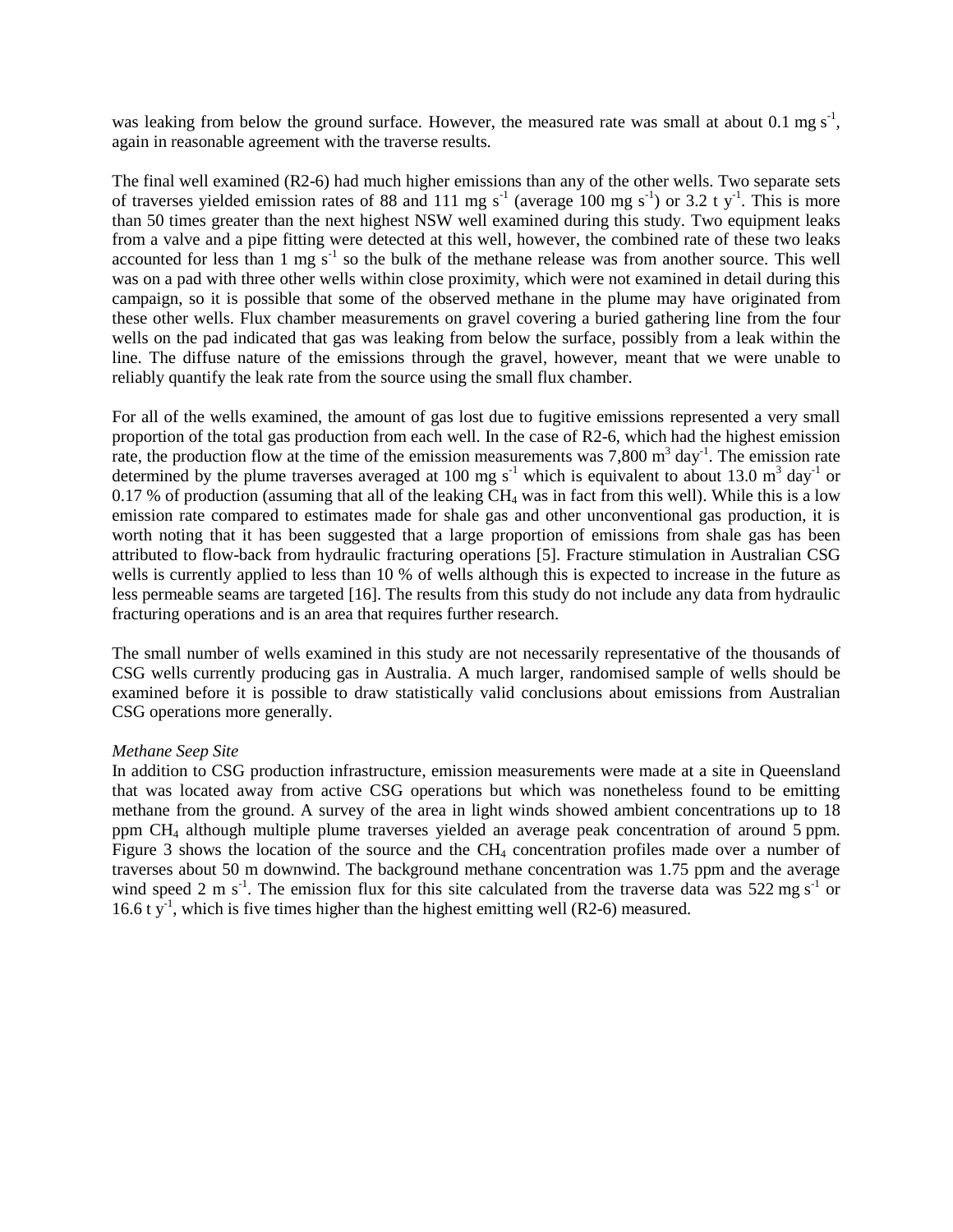

*Figure 3. Location of the methane seep showing the CH<sup>4</sup> concentration across the resultant plume. The background CH<sup>4</sup> concentration was 1.75 ppm; the maximum concentration in the profile is about 18 ppm.*

To better define the spatial extent of this source, a  $40 \times 80$  m area, shown as the rectangle marked in Figure 3, was subject to flux chamber measurements on the ground surface. Fifty individual flux measurements were made within this area and the location of each determined using a GPS. Emission rates ranged from zero up to 3.1 mg s<sup>-1</sup> m<sup>-2</sup> or 103 kg y<sup>-1</sup> m<sup>-2</sup>. Surface CH<sub>4</sub> emissions in areas away from this site were generally zero. A plot of the emission flux as a function of location within the seepage site is shown in Figure 4.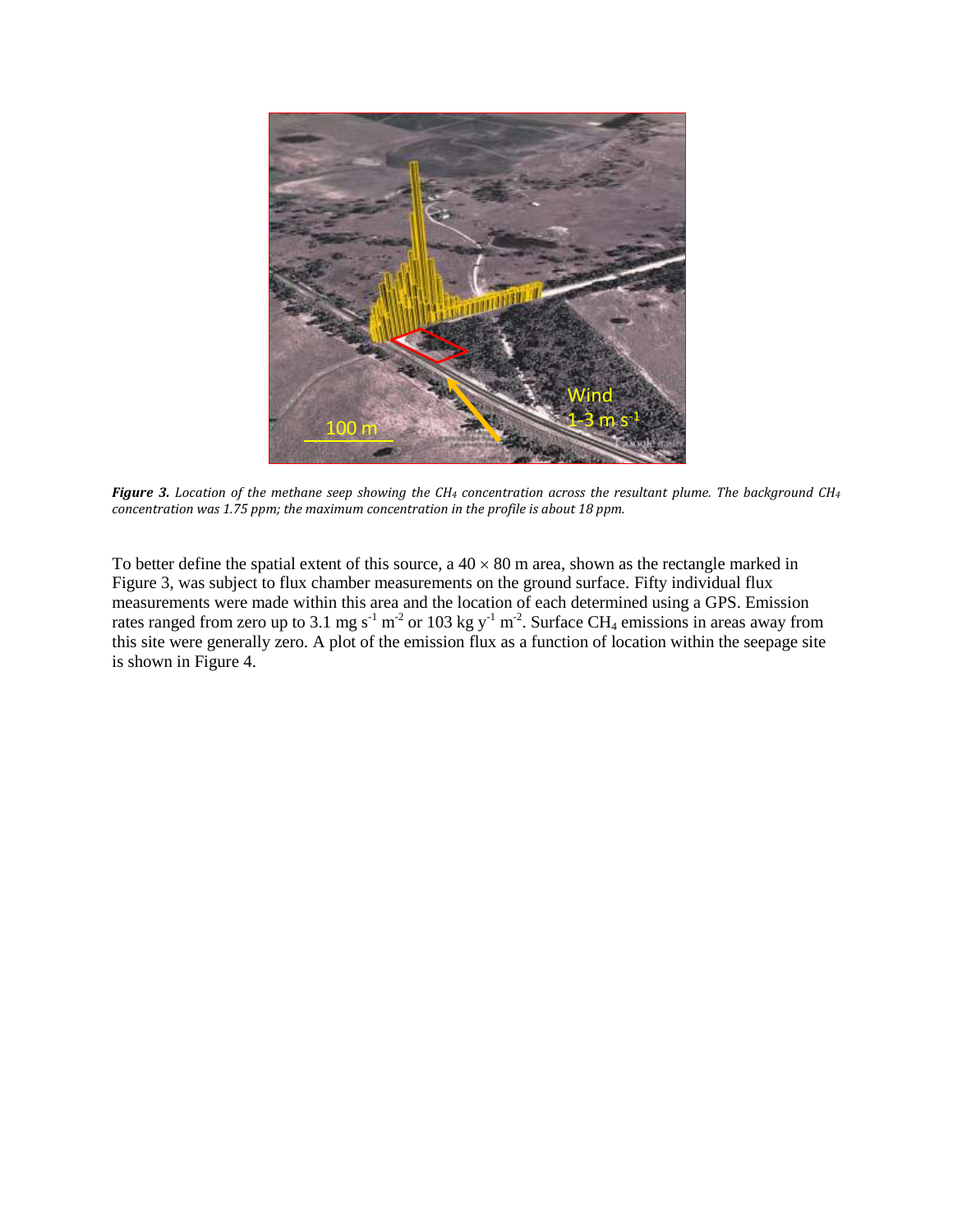

*Figure 4. Methane emission flux profile of a methane seepage site in Queensland. The area of the test site was approximately 40 80 m.*

Figure 4 shows that there was a strong CH<sup>4</sup> source at this site which was mostly localised to an area of about 20 m  $\times$  20 m square. Calculating the emission flux over this local area yielded an emission rate of 17.0  $t$  y<sup>-1</sup> which agrees well with the estimate derived from the plume traverse.

The CH<sup>4</sup> source at this site is not known but it did not appear to be directly related to current CSG activity. The site was located on a roadside and surrounded by agricultural land. The nearest CSG well was about 2.5 km away and there are no buried pipelines in the area so it is unlikely that the emission source was leaking infrastructure. A recent study conducted within this gas field suggested that drilling and fracture stimulation operations may cause cracking in the overlying strata thus providing a pathway for gas leakage [17]. Given the distance from the nearest well, this seems improbable at this site. Another explanation is that methane is naturally seeping from this site. This region of Queensland is known to have significant amounts of gas close to the surface and there have been numerous reports over almost 100 years of gas blowouts during drilling of water bores for agricultural purposes [18]. Whatever the cause, this seep clearly requires further investigation.

The presence of significant emissions of methane from sources other than CSG operations has implications for emissions accounting. Measurement of emissions from individual wells and other infrastructure is one approach for developing industry emission inventories but given the large number of wells currently operating and the expected level of growth, this may not be practical in the long term. Because of this, alternative top-down methodology has been proposed where atmospheric methods may be used for measuring emissions over entire gas producing fields [3]. This approach has already been used to estimate emissions from unconventional gas fields in the U.S. [8]. For such methods to be viable, it is essential to properly attribute other  $CH<sub>4</sub>$  sources to avoid overestimating emissions from gas related activities.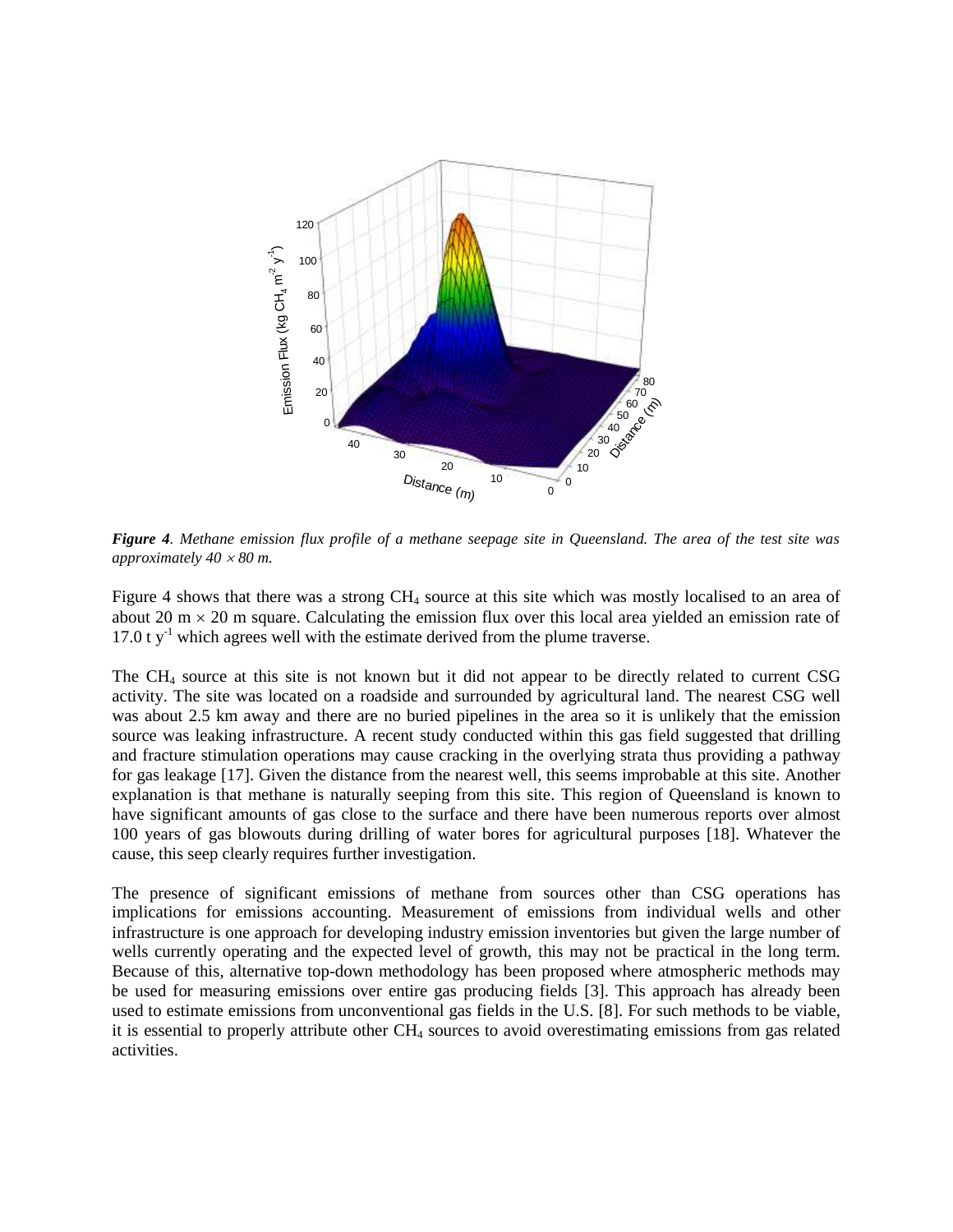# **Conclusions**

Initial measurements of fugitive  $CH_4$  emissions from CSG production facilities in Australia have been made using a combination of plume traversing methods and direct measurement of leak rates from wellhead equipment.

Emissions from a gas compression plant were estimated to be between about 13 and 58 t CH<sub>4</sub>  $y<sup>-1</sup>$ . This compares to about 800 t  $\text{CH}_4$  y<sup>-1</sup> previously estimated for a nearby cattle feedlot. Most of the production wells examined showed some level of CH<sub>4</sub> leakage but the emission rates were generally very low. In two cases  $CH<sub>4</sub>$  emissions were traced to venting of gas from pneumatic equipment. Equipment leaks accounted for the remainder. At one well CH<sup>4</sup> appeared to be leaking from a buried pipe adjacent to the well pad and at a rate considerably higher rate than for the other wells examined. The annualised leak rate at this well was equivalent to about 3.2 t CH<sub>4</sub>  $y^{-1}$ , which represented about 0.17 % of the well's gas production.

A methane seep site distal to CSG infrastructure was examined and found to be emitting 17 t  $v^{-1}$  CH<sub>4</sub>, which was substantially more than any of the wells examined. The source of the emission at this site is not known but it did not appear to be associated with CSG production. The presence of seeps and other methane sources such as cattle feedlots illustrates the importance of conducting baseline monitoring ahead of gas development projects so as to properly attribute emissions, particularly if top-down monitoring methodology is employed for estimating emissions from production.

The measurements made during this study represent only a very small proportion of CSG production wells in Australia and hence it is not yet possible to drawn general conclusions about emissions from CSG production in Australia. Substantially more measurements are required to make valid conclusions about emissions from the Australian CSG industry.

### **Acknowledgements**

We gratefully acknowledge the assistance of the gas company for granting access to CSG wells to measure emissions. We would also like to thank our CSIRO colleagues and gas industry personnel for their helpful discussions and advice during this study.

## **References**

[1] USEPA, 2011. DRAFT: Global anthropogenic non- $CO_2$  greenhouse gas emissions: 1990 – 2030. U.S. Environmental Protection Agency, Washington DC.

[\(http://www.epa.gov/climatechange/Downloads/EPAactivities/EPA\\_NonCO2\\_Projections\\_2011\\_draft.pd](http://www.epa.gov/climatechange/Downloads/EPAactivities/EPA_NonCO2_Projections_2011_draft.pdf) [f](http://www.epa.gov/climatechange/Downloads/EPAactivities/EPA_NonCO2_Projections_2011_draft.pdf) accessed 5 May 2013).

[2] Australian National Greenhouse Accounts – National Inventory Report 2011, Vol 1. Department of Industry, Innovation, Climate Change Science, Research and Tertiary Education, Canberra. [\(http://www.climatechange.gov.au/emissions](http://www.climatechange.gov.au/emissions) accessed 5 May).

[3] Day, S., Connell, L., Etheridge, D., Norgate, T., Sherwood, N., Fugitive greenhouse gas emissions from coal seam gas production in Australia. CSIRO Australia **2012** [\(http://www.csiro.au/en/Outcomes/Energy/Fugitive-Greenhouse-Gas-Emissions-from-Coal-Seam-Gas-](http://www.csiro.au/en/Outcomes/Energy/Fugitive-Greenhouse-Gas-Emissions-from-Coal-Seam-Gas-Production-in-Australia.aspx)[Production-in-Australia.aspx](http://www.csiro.au/en/Outcomes/Energy/Fugitive-Greenhouse-Gas-Emissions-from-Coal-Seam-Gas-Production-in-Australia.aspx) accessed 20 May 2013).

[4] Saddler, H., Review of literature on international best practice for estimating greenhouse gas emissions from coal seam gas production. Report prepared for the Department of Climate Change and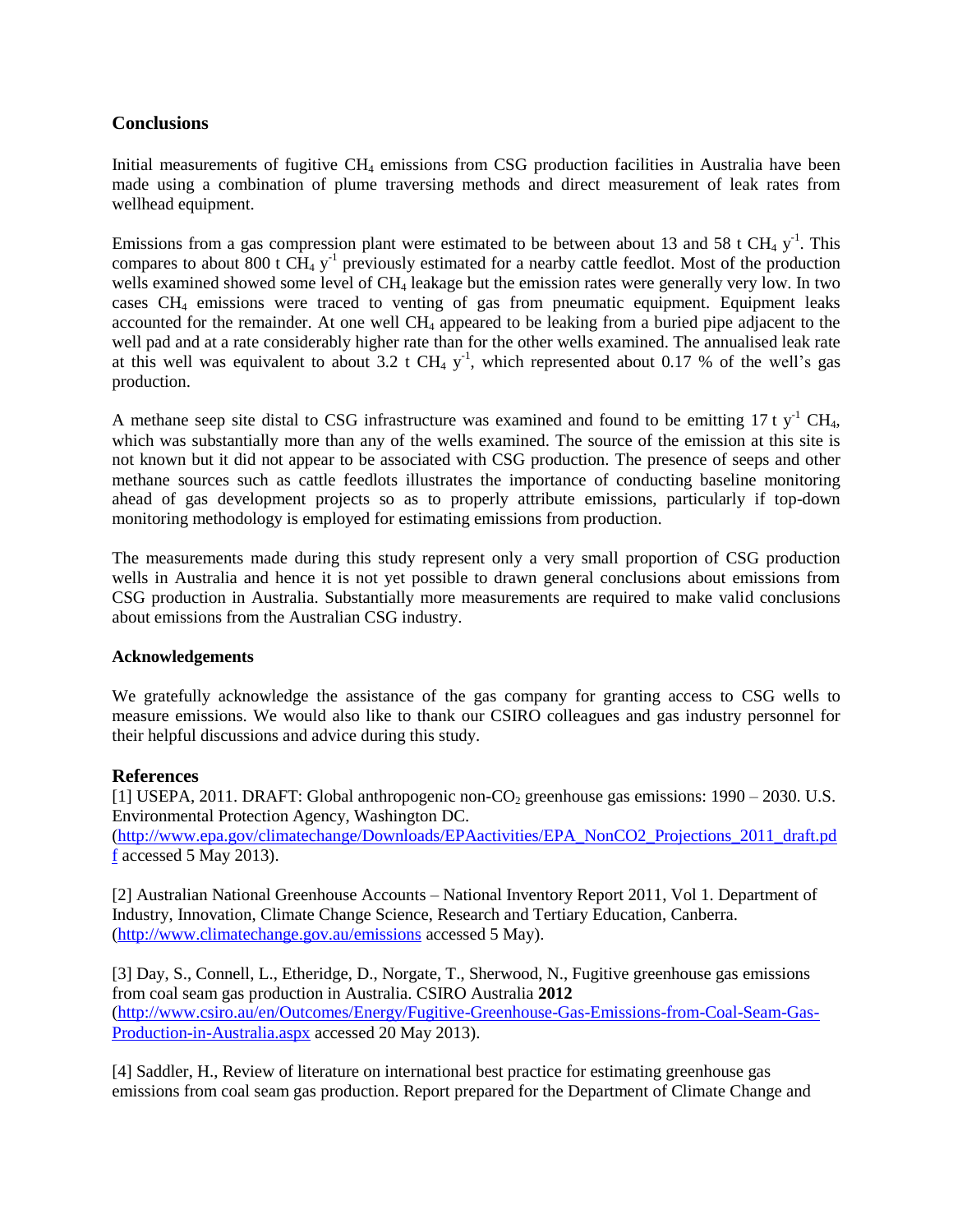Energy Efficiency. Pitt & Sherry. **2012** [\(http://www.climatechange.gov.au/media/whats](http://www.climatechange.gov.au/media/whats-new/~/media/government/submissions/nger/coal-seam-gas-methods-review-2012.pdf%20accessed%2020%20May%202013)[new/~/media/government/submissions/nger/coal-seam-gas-methods-review-2012.pdf accessed 20 May](http://www.climatechange.gov.au/media/whats-new/~/media/government/submissions/nger/coal-seam-gas-methods-review-2012.pdf%20accessed%2020%20May%202013)  [2013\)](http://www.climatechange.gov.au/media/whats-new/~/media/government/submissions/nger/coal-seam-gas-methods-review-2012.pdf%20accessed%2020%20May%202013).

[5] Howarth, R., Santoro, R., Ingraffea, A., Methane and the greenhouse-gas footprint of natural gas from shale formations. *Climatic Change* **2011**, 106, 679–690.

[6] Cathles, L., Brown, L., Taam, M., Hunter, A., A commentary on 'The greenhouse-gas footprint of natural gas in shale formations' by R.W. Howarth, R. Santoro, and Anthony Ingraffea. *Climatic Change* **2012**,113, 525-535.

[7] Cathles, L.M., Assessing the greenhouse impact of natural gas. *Geochemistry, Geophysics, Geosystems* **2012**, 13, Q06013.

[8] Pétron, G., Frost, G., Miller, B. R., Hirsch, A. I., Montzka, S. A., Karion, A., Trainer, M., Sweeney, C., Andrews, A. E., Miller, L., Kofler, J., Bar-Ilan, A., Dlugokencky, E.J., Patrick, L., Moore Jr., C.T., Ryerson, T.B., Siso, C., Kolodzey, W., Lang, P.M., Conway, T., Novelli, P., Masarie, K., Hall, B., Guenther, D., Kitzis, D., Miller, J., Welsh, D., Wolfe, D., Neff, W., Tans, P., Hydrocarbon emissions characterization in the Colorado Front Range: A pilot study. *Journal of Geophysical Research-Atmospheres*, **2012**, 117. D04304.

[9] Clark, T., Hynes, R., Mariotti, P., Greenhouse Gas Emissions Study of Australian CSG to LNG. Worley Parsons **2011**.

[\(http://www.appea.com.au/images/stories/Policy\\_CSG/appea%20worley%20csg%20greenhouse%20emis](http://www.appea.com.au/images/stories/Policy_CSG/appea%20worley%20csg%20greenhouse%20emissions%20study%20final%20110411.pdf) [sions%20study%20final%20110411.pdf](http://www.appea.com.au/images/stories/Policy_CSG/appea%20worley%20csg%20greenhouse%20emissions%20study%20final%20110411.pdf) accessed 21 May 2013).

[10] Hardisty, P. E., Clark, T. S., Hynes, R. G., Life Cycle Greenhouse Gas Emissions from Electricity Generation: A Comparative Analysis of Australian Energy Sources. *Energies* **2012**, 5, 872-897.

[11] Crosson, E.R., A cavity ring-down analyzer for measuring atmospheric levels of methane, carbon dioxide, and water vapor. *Applied Physics B* **2008**, 92, 403-408.

[12] Francey, R.J., L.P. Steele, D.A. Spencer, R.L. Langenfelds, R.M. Law, P.B., Krummel, P.J. Fraser, D.M. Etheridge, N. Derek, S.A. Coram, L.N. Cooper, C.E. Allison, L. Porter and S. Baly, The CSIRO (Australia) measurement of greenhouse gases in the global atmosphere, report of the 11th WMO/IAEA Meeting of Experts on Carbon Dioxide Concentration and Related Tracer Measurement Techniques, Tokyo, Japan, September 2001, S.Toru and S. Kazuto (editors), World Meteorological Organization Global Atmosphere Watch **2003**, 97-111,

[13] Hanna, S.R., Briggs, G.A., Hosker Jr., R.P., Handbook on atmospheric diffusion. U.S. Department of Energy, Technical Information Center **1982**, (page 29).

[14] Loh, Z., Leuning, R., Zegelin, S., Etheridge, D., Bai, M., Naylor, T., Griffith, D., Testing Lagrangian atmospheric dispersion modelling to monitor CO<sub>2</sub> and CH<sub>4</sub> leakage from geosequestration. *Atmospheric Environment* **2009,** 43, 2602-2611.

[15] McGinn, S.M., Chen, D., Loh, Z., Hill, J., Beauchemin, K.A., Denmead, O.T., Methane emissions from feedlot cattle in Australia and Canada. *Australian Journal of Experimental Agriculture* **2008,** 48, 183-185.

[16] Queensland Department of Environment and Heritage Protection